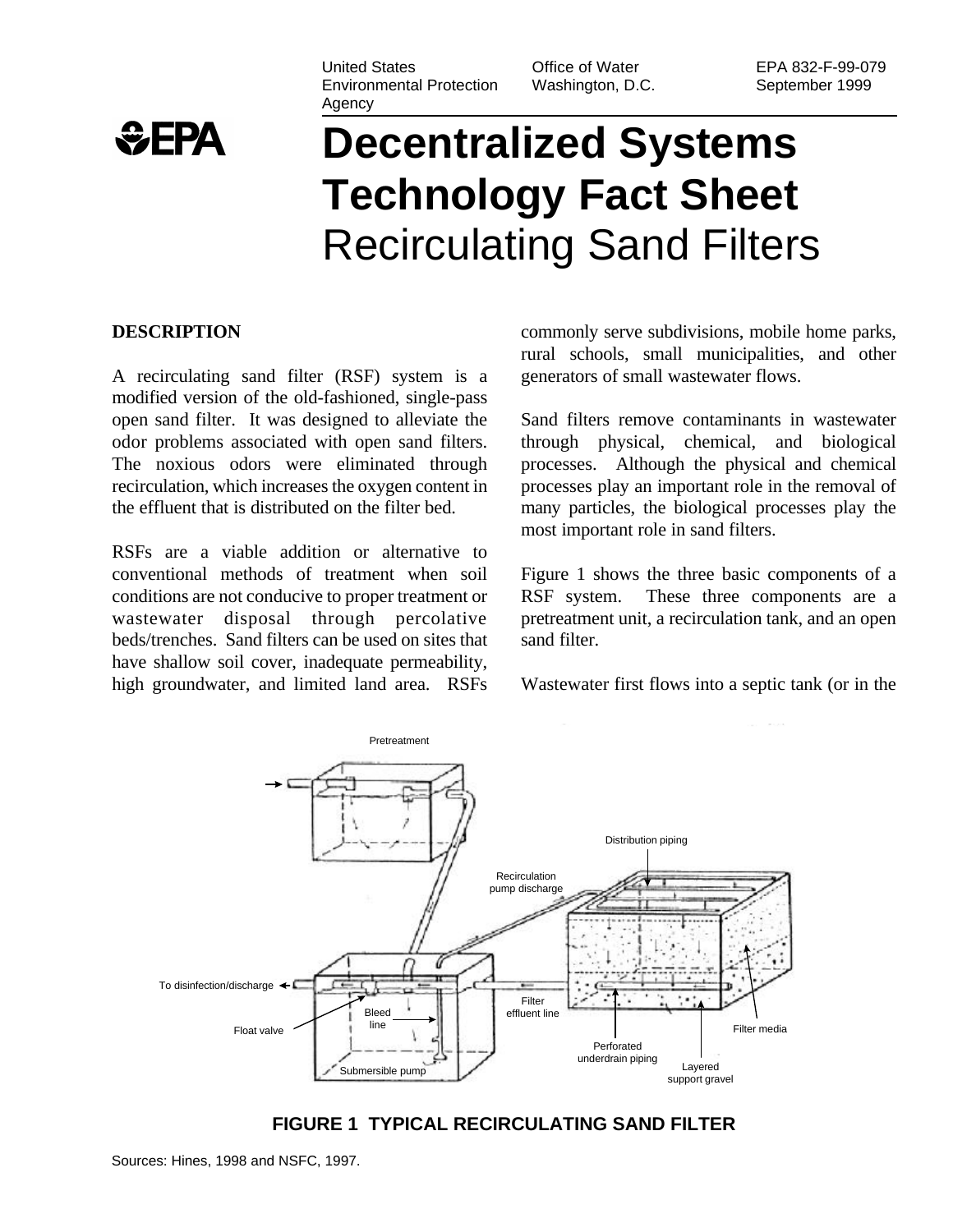case of a clustered or community system, a number of septic tanks) for primary treatment. A standard concrete or fiberglass septic tank can be used, with size being relative to the home/facility served.

The partially clarified effluent from the pretreatment tank then flows into a recirculation tank. The volume of the recirculation tank should be equivalent to at least 1 day's raw wastewater flow (or follow local jurisdiction requirements). In the recirculation tank, raw effluent from the septic tank and the sand filter filtrate are mixed and pumped back to the sand filter bed.

#### **APPLICABILITY**

#### **Stonehurst Development in Martinez, California**

The Stonehurst development is a small residential subdivision near the City of Martinez in Contra Costa County, California. This subdivision is located in a hilly, rural area that did not have a wastewater collection system. Thus, an innovative decentralized wastewater system was designed to provide for wastewater collection, treatment, disinfection, and reuse.

The innovative system combines the use of septic tanks, screened effluent filter vaults, high-head effluent pumps, small-diameter variable grade sewers, pressure sewers, a recirculating granular medium filter, an ultraviolet (UV) disinfection unit, a subsurface drip irrigation system for wastewater reuse, and a community soil absorption field for wintertime disposal. The principle elements for treatment consisted of two sections of recirculating granular filter followed by disinfection.

Each filter was 24 inches deep with 3 millimeter gravel (washed and rounded with less than 2% fines) sandwiched between layers of drain rock, which was coarse, washed gravel approximately 1 to 2.5 inches in diameter. The wastewater was pumped from the recirculating tank to the filters for five minutes every half hour, and circulated approximately five times through the filter. Since one half of the filter was used during the time the study was conducted, the hydraulic loading was 1.2  $gal/ft<sup>2</sup>$ .

Performance data was calculated for 28 months from June 1994 to September 1996, based on an average of at least two samples per month for five-day BOD, and at least four samples per month for TSS, chemical oxygen demand (COD), pH, and total coliform. Table 1 summarizes the performance data of effluent samples that passed through the recirculating gravel filter and the UV system.

To date, the Stonehurst decentralized wastewater system has exceeded all expectations by performing beyond required standards.

## **TABLE 1 PERFORMANCE DATA FOR STONEHURST WASTEWATER TREATMENT SYSTEM**

| <b>Constituent</b>                                                                    | Range                                                         |  |
|---------------------------------------------------------------------------------------|---------------------------------------------------------------|--|
| BOD <sub>5</sub>                                                                      | $0 - 5$ mg/L                                                  |  |
| COD                                                                                   | 1 - 18 mg/L                                                   |  |
| <b>TSS</b>                                                                            | 2 - 15 mg/L                                                   |  |
| рH                                                                                    | 6.96 - 8.65 unitless                                          |  |
| Total coliform                                                                        | $<$ 2 - 12.5 MPN/100 mL                                       |  |
| $NH_{4}$                                                                              | $0 - 15$ mg/L                                                 |  |
| NO <sub>3</sub>                                                                       | $3.55 - 37$ mg/L                                              |  |
| TKN                                                                                   | $0 - 3$ mg/L                                                  |  |
| Oil and grease                                                                        | $0 - 12$ mg/L                                                 |  |
| TDS                                                                                   | 340 - 770 mg/L                                                |  |
| EС<br>$\mathbf{A}$ . The set of $\mathbf{A}$<br>$4.11 - 12.5$<br>$+ \tau \wedge \tau$ | 433 - 1,200 $\mu$ mhos/cm<br>and the contract of the sentence |  |

 $TDS$  - total dissolved solids,  $EC =$  electrical conductivity,  $\mu$ mhos/cm - micro mhos per centimeter

Source: Crites et al., 1997.

#### **Elkton, Oregon**

A RSF system was installed and monitored for a community in Elkton, which is located on the Umpqua River in Southwestern Oregon. The population of this community was 350, mostly residential with some commercial establishments. The wastewater generated from stores, restaurants, schools, and about 100 residences was first pretreated and screened in individual septic tanks. Partially clarified effluent was then collected and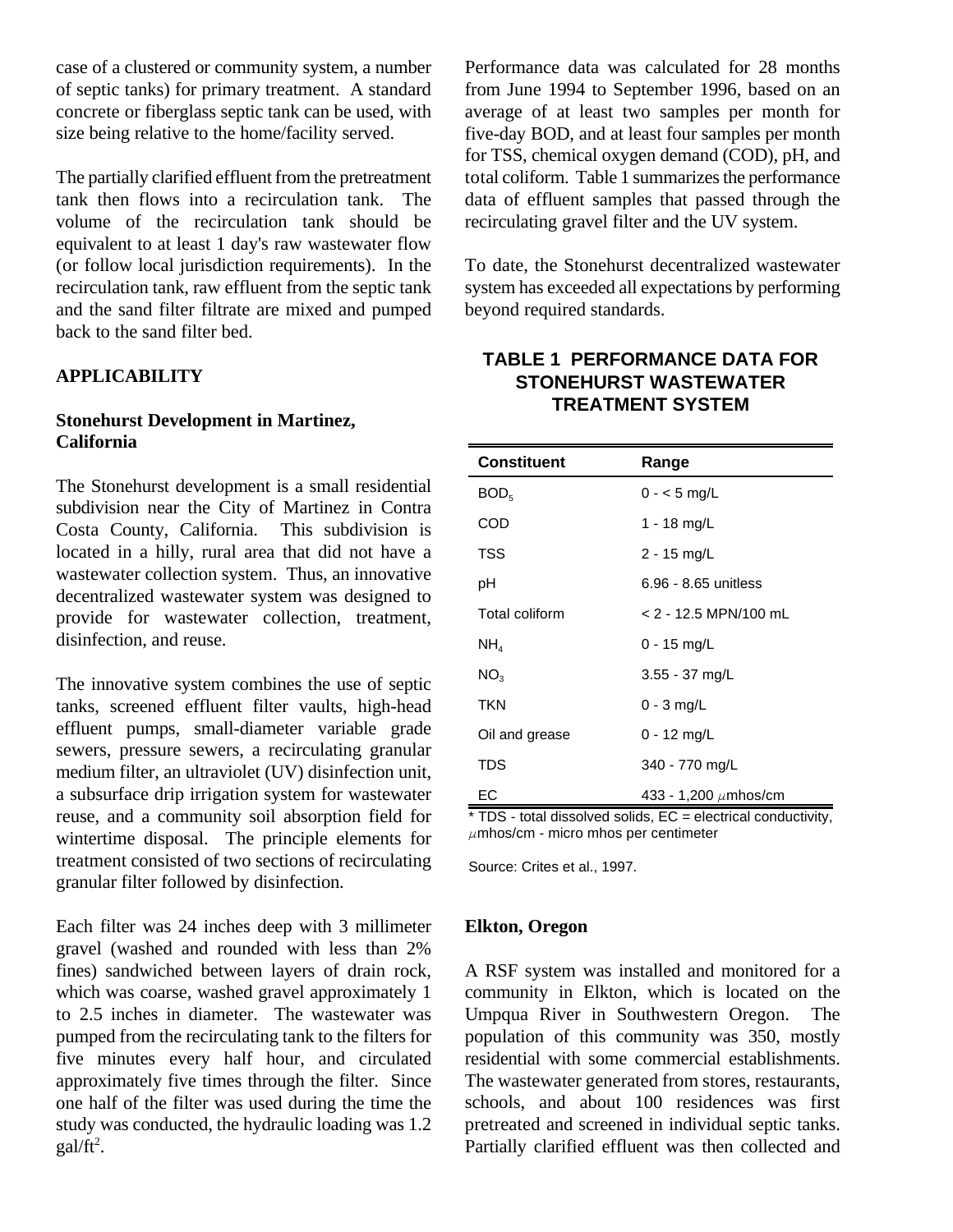conveyed by an effluent pressure sewer system to a RSF and finally pumped to a drainfield for final treatment and disposal.

The sand filter was 60 feet x 120 feet with four cells, 36 inches deep, and designed to treat 30,000 gallons per day (gpd). A recirculation tank of 29,500-gallon capacity was used with four one-horsepower pumps. Each pump dosed one cell at the rate of 130 gallons per minute. Two pumps alternately dosed during each cycle. The actual recirculation ratio was 3.2:1, and during low periods, a motorized valve allowed 100% recirculation.

Effluent quality data obtained from February 1990 through October 1997 are presented in Table 2.

It was concluded from this study that the RSF produced a high quality effluent, thus protecting the river nearby at an affordable cost. Capital costs for RSFs range from \$3 to \$10 per treated gallon. The annual operating costs are very low. For example, at Elkton, the annual O&M cost for the RSF is less than \$5,000, which includes \$780 for electricity.

Use of a smaller media  $( $3.0 \text{ nm}$ )$  would have resulted in better nitrification, but this was not a concern when the design was made.

## **TABLE 2 ELKTON'S RSF EFFLUENT QUALITY DATA**

| Wastewater<br><b>Characteristics</b> | <b>Influent</b><br>(mg/L) | <b>Effleunt</b><br>(mg/L) |
|--------------------------------------|---------------------------|---------------------------|
| BOD                                  | 123                       | 4                         |
| TSS                                  | 37                        | 9                         |
| $NH_{3}$ -N                          | 51                        | 10                        |
| $NO3-N$                              | 2                         | 26                        |

Source: Orenco Systems, Inc., 1998.

## **ADVANTAGES AND DISADVANTAGES**

#### **Advantages**

- No chemicals are required.
- RSFs provide a very good effluent quality with over 95% removal of biochemical oxygen demand (BOD) and total suspended solids (TSS).
- The treatment capacity can be expanded through modular design.
- RSFs are effective in applications with high levels of BOD.
- RSFs are easily accessible for monitoring and do not require a lot of skill to maintain.
- A significant reduction in the nitrogen level is achieved.
- If sand is not feasible, other suitable media could be substituted that may be found locally.
- Less land area is required  $(1/5)$  of the land area of a single-pass sand filter) for RSFs than for single-pass sand filters.

## **Disadvantages**

- If appropriate media are not available locally, costs could be higher.
- Weekly maintenance is required for the media, pumps, and controls.
- Design must address extremely cold temperatures.

## **DESIGN CRITERIA**

The RSF system is an open sand filter with a sand media depth of 2 feet. A layer of graded gravel (about 12 inches) is provided under the sand for support to the media and to surround the underdrain system. A portion of the mixture (septic tank effluent and sand filtrate) is dosed by a submersible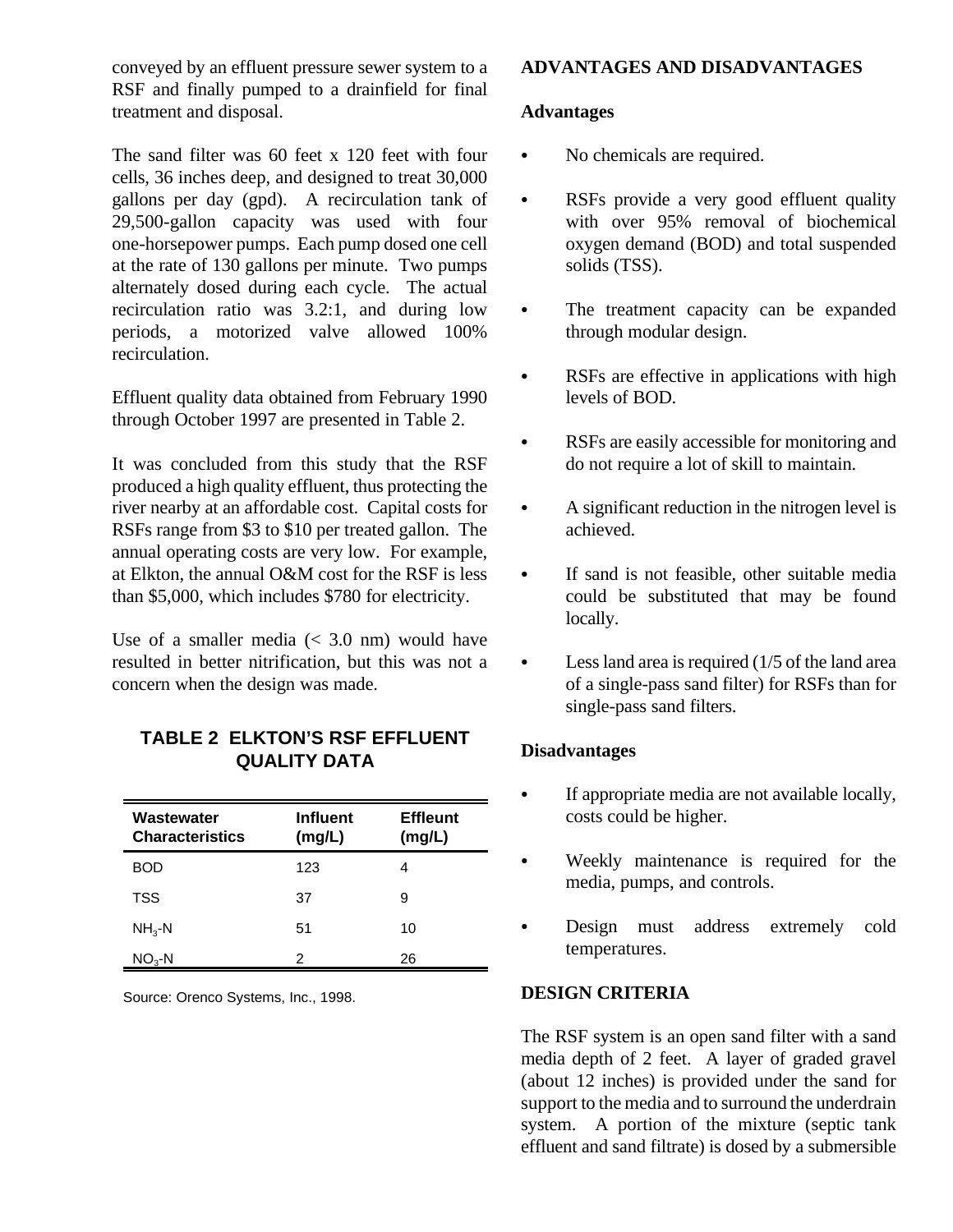pump through a distribution system that applies it evenly over the sand filter. The dosing frequency is controlled by a programmable timer in the control panels.

The filtrate from the sand filter is collected by underdrains that are located at the bottom of the bed. The filter discharge line passing through the recirculation tank is located near the top of the tank.

Figure 1 shows a ball float valve connected to a downturned "T" on the discharge line, in which is housed a rubber ball with a diameter slightly larger than that of the pipe. As the filter effluent rises in the tank, it forces the rubber ball firmly against the bottom of the downturned leg, thus discharging the effluent for further treatment or disposal. Other control mechanisms may be used, but care must be taken to ensure that the recirculation tank does not run dry.

Table 3 gives typical design specifications for RSFs.

In very cold climates, the RSF design must include elements that prevent freezing of standing water. Distribution lines must drain between doses and tanks, and the filter should be insulated.

#### **PERFORMANCE**

RSFs produce a high quality effluent with approximately 85% to 95% BOD and TSS removal. In addition, almost complete nitrification is achieved. Denitrification also has been shown to occur in RSFs. Depending on modifications in design and operation, 50% or more of applied nitrogen can be removed.

The performance of a RSF system depends on the type and biodegradability of the wastewater, the environmental conditions within the filter, and the design characteristics of the filter. Temperature affects the rate of microbial growth, chemical reactions, and other factors that affect the stabilization of wastewater within the RSFs.

Other parameters that affect the performance and design of RSFs are the degree of wastewater pretreatment, the media size, media depth, hydraulic loading rate, organic loading rate, and dosing

## **TABLE 3 TYPICAL DESIGN CRITERIA FOR RSFS**

| ltem                              | <b>Design Criteria</b>                                                                    |
|-----------------------------------|-------------------------------------------------------------------------------------------|
| Pretreatment                      | Minimum level: septic<br>tank or equivalent                                               |
| Filter medium                     |                                                                                           |
| Material                          | Washed durable<br>granular material                                                       |
| Effective size                    | 1.0 to 3.0 mm                                                                             |
| Uniformity coefficient            | < 4.0                                                                                     |
| Depth                             | 24 in                                                                                     |
| Underdrains                       |                                                                                           |
| Type                              | slotted or perforated<br>pipe                                                             |
| Slope                             | $0 - 0.1%$                                                                                |
| Bedding                           | Washed durable<br>gravel or crushed<br>stone (0.25 - 1.50 in)                             |
| Hydraulic loading                 | 3.0 to 5.0 gpd/ft <sup>2</sup> /<br>(forward flow)                                        |
| Organic loading                   | $0.002 - 0.008$ lb/ft <sup>2</sup> /day                                                   |
| Recirculation ratio               | $3:1$ to $5:1$                                                                            |
| <b>Recirculation tank</b>         | Volume equivalent to<br>at least 1 day's raw<br>wastewater flow                           |
| Distribution and dosing<br>system | Pressure-dosed<br>manifold distribution<br>system and spray<br>nozzles where<br>permitted |
| Dosing                            |                                                                                           |
| Time on                           | < 2-3 minutes                                                                             |
| Time off                          | Varies                                                                                    |
| Frequency                         | 48-120 times/day or<br>more                                                               |
| Volume/orifice                    | 1-2 gal/orifice/dose                                                                      |

Source: Adapted from Crites and Tchobanoglous with permission from The McGraw-Hill Companies, 1998.

techniques and frequency.

The effectiveness of a granular material as filter media is dependent on the size and uniformity of the grains. The size of the granular media affects how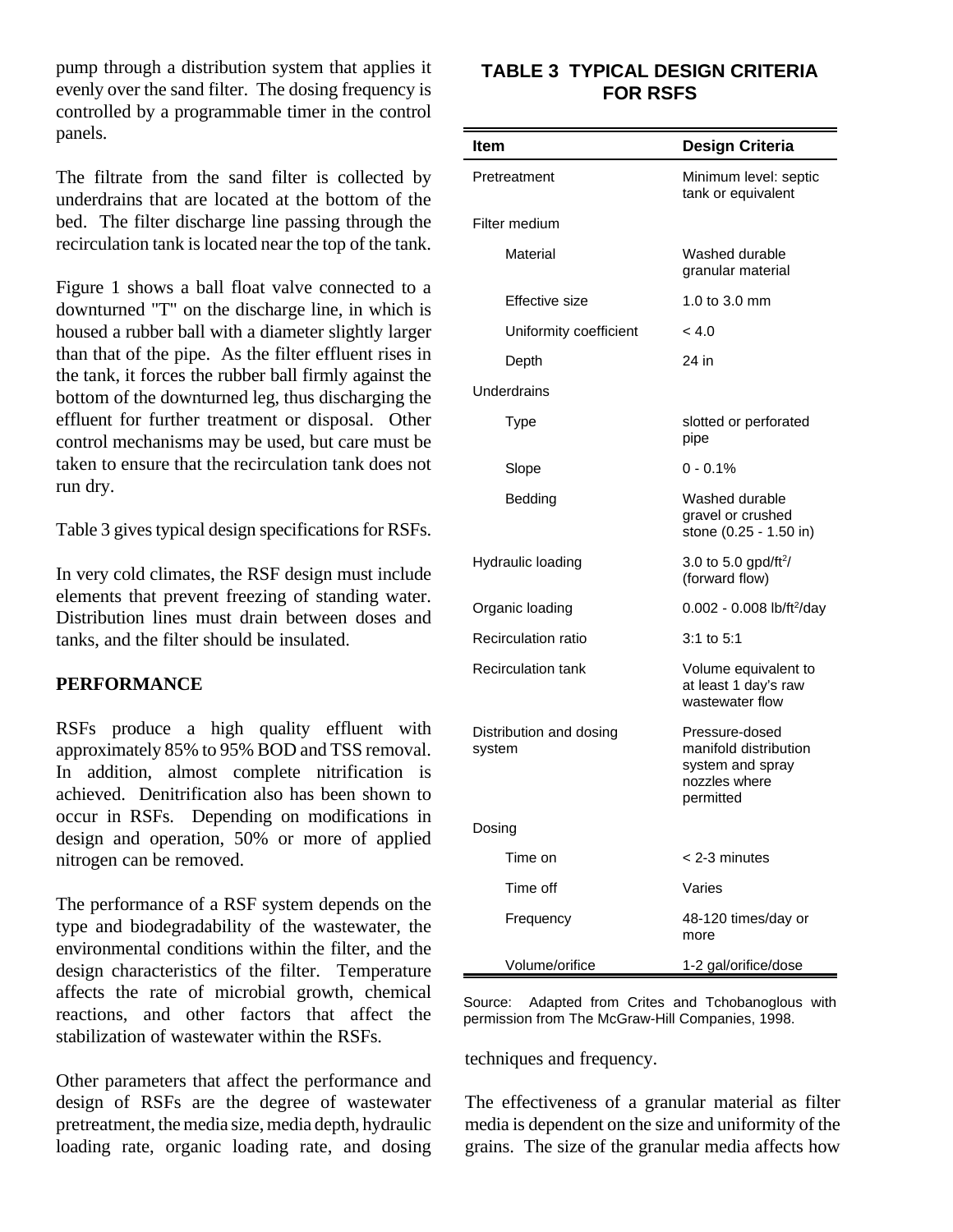much wastewater is filtered, the rate of filtration, the penetration depth of particulate matter, and the quality of the filter effluent. The finer the grain, the slower the rate and higher the quality of the effluent.

High hydraulic loading rates are typically used for filters that receive higher quality wastewater. The accumulation of organic material in the filter bed affects the performance of RSFs. As with hydraulic loading, an increase in the organic loading rate results in shorter filter life.

#### **OPERATION AND MAINTENANCE**

RSFs require routine maintenance, although the complexity of maintenance is generally minimal. Primary O&M tasks include monitoring the influent and effluent, inspecting the dosing equipment, maintaining the filter surface, checking the discharge head on the orifices, and flushing the distribution manifold annually. The surface of the sand bed should be kept weed free.

In addition, the septic tank should be checked for sludge and scum buildup and pumped as needed. The recirculation tank should also be inspected and maintained.

The pumps should be installed with quick disconnect couplings for easy removal. A duplicate recirculation pump should be available for backup. Listed in Table 4 are the typical O&M requirements for RSFs.

## **COSTS**

The cost of RSFs depends on the labor, materials, site, capacity of the system, and characteristics of the wastewater. One of the most significant factors that affects the cost of sand filters is media cost. Therefore, using locally available materials for the media is usually the most cost-effective option.

Table 5 shows the costs for RSFs with sand media and black beauty sand media used in a facility treating 5,000 gpd. These are typical costs, actual costs will vary from site to site and among different designs. Local regulatory requirements and labor rates will affect cost as well. The cost data in Table 5 includes the labor and machinery necessary to

## **TABLE 4 RECOMMENDED O&M FOR RSFS**

| Item               | <b>O&amp;M Requirement</b>                                                                                                                                          |
|--------------------|---------------------------------------------------------------------------------------------------------------------------------------------------------------------|
| Pretreatment       | Depends on process;<br>remove solids from septic<br>tank or other<br>pretreatment unit                                                                              |
| Dosing chamber     |                                                                                                                                                                     |
| Pumps and controls | Check every 3 months                                                                                                                                                |
| Timer sequence     | Check and adjust every 3<br>months                                                                                                                                  |
| Appurtenances      | Check every 3 months                                                                                                                                                |
| Filter media       | If continuous hydraulic or<br>biological overloading<br>occurs, the top portion of<br>the media can clog and<br>may need to be replaced<br>if not corrected in time |
| Other              | Weed as needed                                                                                                                                                      |
|                    | Monitor/calibrate<br>distribution device as<br>needed                                                                                                               |
|                    | Prevent ice sheeting                                                                                                                                                |

Source: U.S. Environmental Protection Agency, 1980.

install media, plumbing, and tankage in the excavation and landscape, the same should be noted for the recirculation tank (minus the media).

The cost of the pretreatment unit(s) for a RSF system will depend on the waste stream characteristics specific to the site application. Effluent sewer systems incorporate individual or community septic tanks to pretreat wastewater before it flows into the recirculation tank. Developments that include commercial establishments may require higher levels of pretreatment in the form of additional septic tank storage, surge capacity, grease traps, and possibly aerobic digestion.

Suggested maintenance for RSFs range from weekly inspections (15 to 30 minutes) to monthly inspections (for approximately 1 hour).

The Ashco Rock Filter Storage II (RFSII) sand filters consists of three different gradations of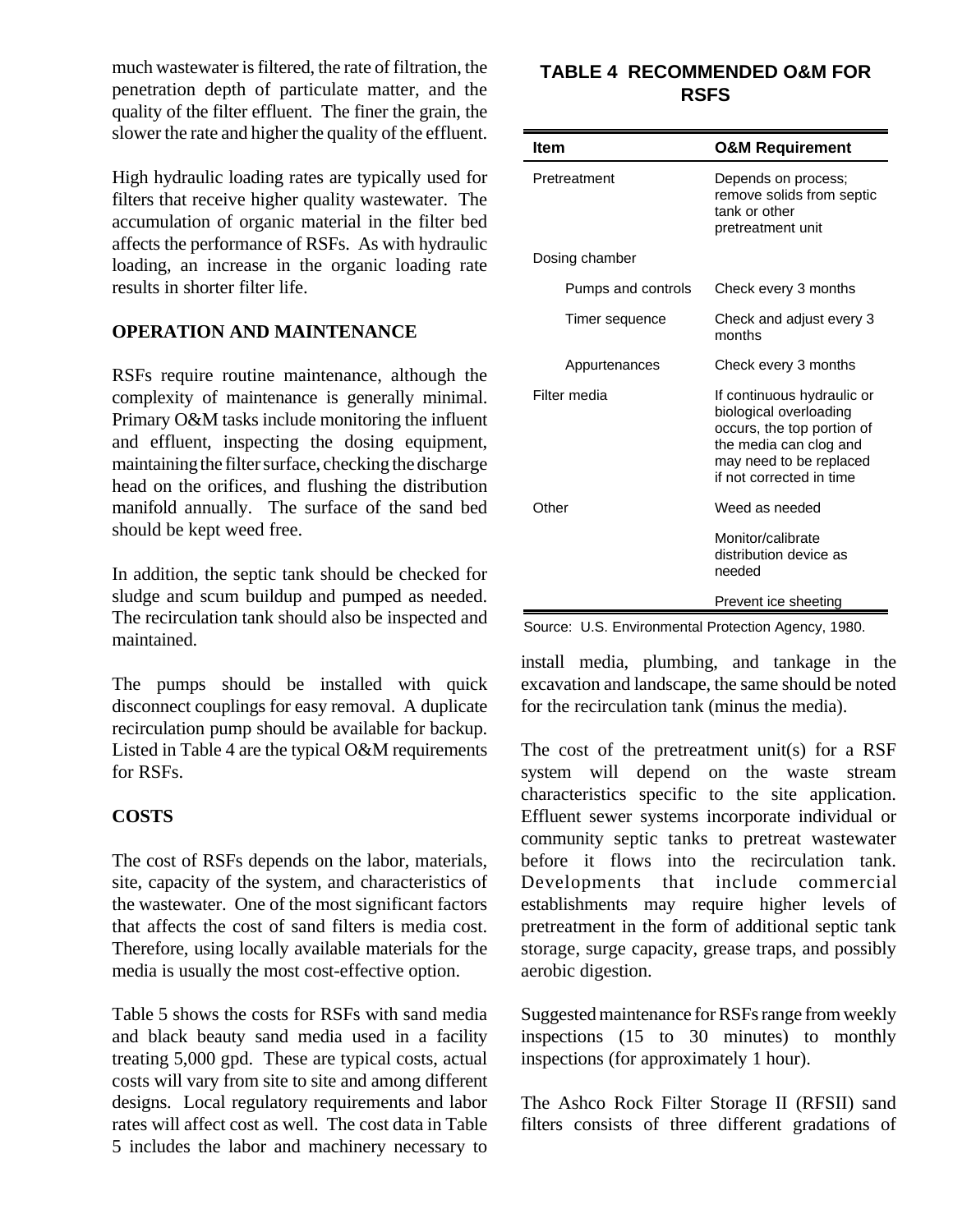media; high spec black beauty sand, Ashco's Bottom Zone, and spray grids with spray nozzles to distribute the recycled filtrate evenly over the media, all contained in 75 square foot precast concrete cells.

#### **TABLE 5 COST ESTIMATES FOR A 5,000 GPD FACILITY USING TWO DIFFERENT MEDIA**

|                                             | $Cost($ \$)        |                                          |  |
|---------------------------------------------|--------------------|------------------------------------------|--|
| <b>Item</b>                                 | Sand <sup>1</sup>  | <b>Black Beauty</b><br>Sand <sup>2</sup> |  |
| <b>Capital Costs</b>                        |                    |                                          |  |
| Construction costs                          |                    |                                          |  |
| Pretreatment                                | May vary           | May vary                                 |  |
| Recirculation<br>tank and pumping<br>system | 10,000             | 9,000                                    |  |
| Sand filter                                 | $10,000^a$         | 43,100                                   |  |
| Non-component costs                         | May vary           | May vary                                 |  |
| Engineering                                 | 3,000              | 7,800                                    |  |
| Contingencies                               | 3,000              | 7,800                                    |  |
| Land                                        | May vary           | May vary                                 |  |
| <b>Total Capital Costs</b>                  | 26,000             | 67,700                                   |  |
| <b>Annual O&amp;M Costs</b>                 |                    |                                          |  |
| Labor                                       | 20/hr              | 20/hr                                    |  |
| Power                                       | May vary           | May vary                                 |  |
| Sludge disposal @ 10<br>cents/gal           | 50/yr <sup>b</sup> | $50$ /yrb                                |  |

Note: Non-component costs include piping and electrical. Engineering and contingency each equal approximately 15% of construction costs. Costs toward land, labor, and power may be different from site to site and system to system.

<sup>a</sup> Design does not include precast concrete cells. **b** Average pumping frequency is every 5 years.

Source: (1) Orenco Systems, Inc., 1998. and (2)

#### **REFERENCES**

- 1. Anderson, D. L.; R. L. Siegrist; and R. J. Otis. 1985. *Technology Assessment of Intermittent Sand Filters*. U.S. Environmental Protection Agency (EPA). Municipal Environmental Research Laboratory. Cincinnati, Ohio.
- 2. Ball, J. L. and G. D. Denn. 1997. *Design of Recirculating Sand Filters Using a Standardized Methodology*. Site Characterization and Design of Onsite Septic Systems. American Society for Testing Materials. Fredericksburg, Virginia.
- 3. Crites, R.; C. Lekven; S. Wert; and G. Tchobanoglous. Winter 1997. A Decentralized Wastewater System for a Small Residential Development in California. *The Small Flows Journal*. vol. 3. no. 1.
- 4. Crites, R. and G. Tchobanoglous. 1998. *Small and Decentralized Wastewater Management Systems*. The McGraw-Hill Companies. New York, New York.
- 5. Hines, M. and R. E. Favreau. Dec. 9-10, 1974. Recirculating Sand Filter: An Alternative to Traditional Sewage Absorption Systems. *Proceedings of the National Home Sewage Disposal Symposium*. pp. 130-136. Chicago, Illinois.
- 6. Hines, M. Sept. 29-Oct. 1, 1975. The Recirculating Sand Filter: A New Answer for an Old Problem. *Proceedings of the Illinois Private Sewage Disposal Symposium*. pp. 68-78. Champaign, Illinois.
- 7. Martin, E. J. and E. T. Martin. 1991. *Technologies for Small Water and Wastewater Systems. Environmental Engineering Series*. pp. 285-291. Van Nostrand Reinhold (now acquired by John Wiley & Sons, Inc.). New York, New York.